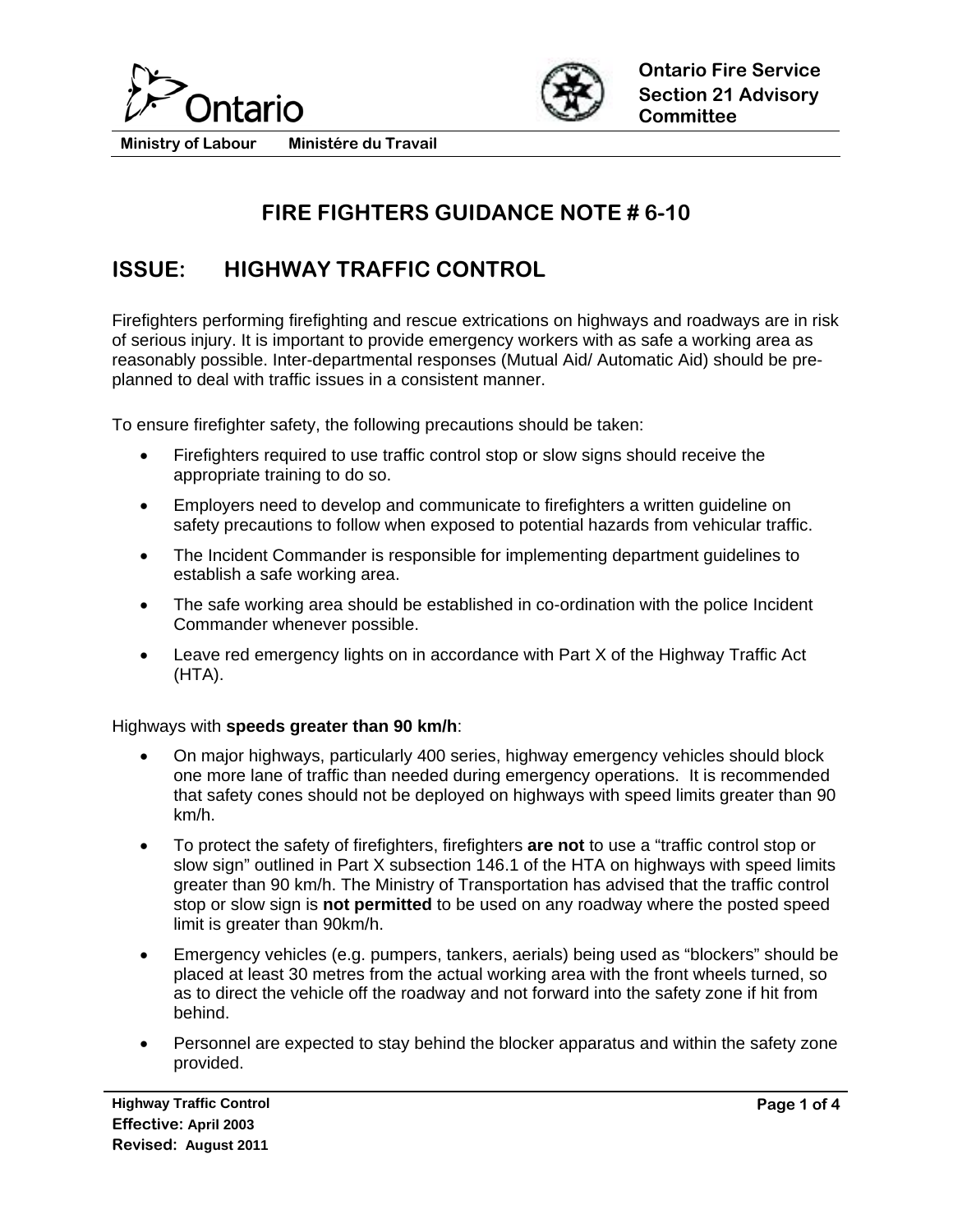



- Never cross high-speed traffic lanes on foot for any purpose. Reposition apparatus instead, or call for additional apparatus that can respond to the proper location.
- Firefighters should exit fire apparatus on the untravelled side of traffic flow, whenever possible.

#### Roadways with **speeds of 90 km/h or less**:

- Fire departments may choose to use HTA Part X subsection 146.1 to allow firefighters to use traffic control stop or slow signs to direct traffic on roadways with speeds of 90 km/h or less. Signs provided must meet the criteria outlined in Regulation 615 Signs made under the HTA.
- Firefighters who are directing traffic using a traffic control stop or slow sign are not to perform any other work while directing traffic.
- When an incident is of a nature that firefighters will be laying hose or otherwise working on the roadway, apparatus should be positioned to provide a safe work zone for the firefighters, until police or the road authority assume traffic control.
- Where apparatus will be parked without protection of a "blocker", vehicle traffic cones should be used by apparatus operators to control traffic flow around the parked vehicle, giving enough room for a walkable safety zone around the vehicle.

The following additional issues should be considered when developing SOPs/OGs:

- The police service responding to the serviced area should be consulted in the development of departmental procedures.
- Delaying traffic unnecessarily can result in secondary incidents; therefore firefighters should move non-emergency operations off the travelled portion of highways as soon as possible.
- In prolonged incidents, it is recommended that the local road authority be contacted to provide "blockers".

**Note:** Section 134(2) of the HTA permits only police officers to close a highway.

#### **High Visibility Safety Apparel**

High visibility safety apparel should be worn by firefighters who may be endangered by vehicular traffic. The firefighter(s) who are controlling traffic by the use of traffic control stop or slow signs are required to wear high visibility safety apparel while performing this work. Personnel working within a safe zone established by blocker apparatus or police do not require vests. Personnel wearing self contained breathing apparatus or other specialized PPE such as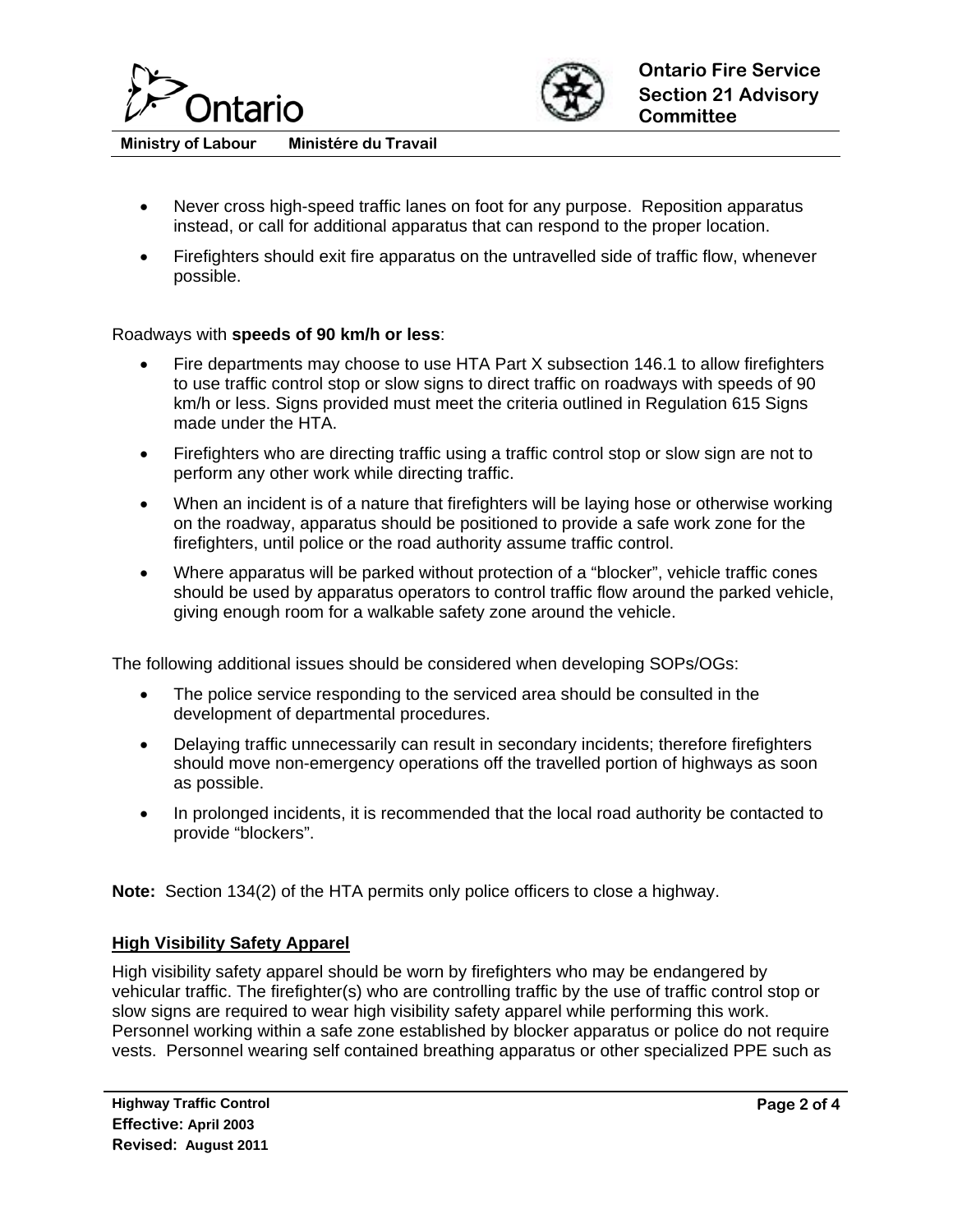



Hazmat suits do not require safety vests but must be protected within a safe zone established by blocker apparatus or police.

Note: Most bunker gear does not meet the reflectivity performance requirements of the Canadian Standards Association (CSA) Standard Z96-09 High-Visibility Safety Apparel.

The Ministry of Labour accepts high visibility safety apparel that meets the performance requirements under the CSA Z96-09 standard for both the background materials and the stripes/bands. The following classes and colours of high visibility safety apparel comply with CSA Z96-09:

#### **CLASSES**

#### **Daytime**

CSA Z96-09 Class 2, Level 2 (minimum)

#### **Night time**

CSA Z96-09 Class 2, Level 2 (minimum) and horizontal stripes/bands that encircle both arms and both legs not less than 5 centimetres away from the wrist or ankle or Class 3, Level 2 .

#### **Special Cases:**

Fire Resistant Applications (Only) CSA Z96-09 Level FR

#### **COLOURS**

#### **Fluorescent Background Material**

Fluorescent yellow-green Fluorescent orange-red Fluorescent red

#### **Bright Background Material**

Bright yellow-green Bright orange-red

#### **Label Requirements**

All high visibility CSA Z96-09 safety apparel must comply with the labelling requirements under the standard.